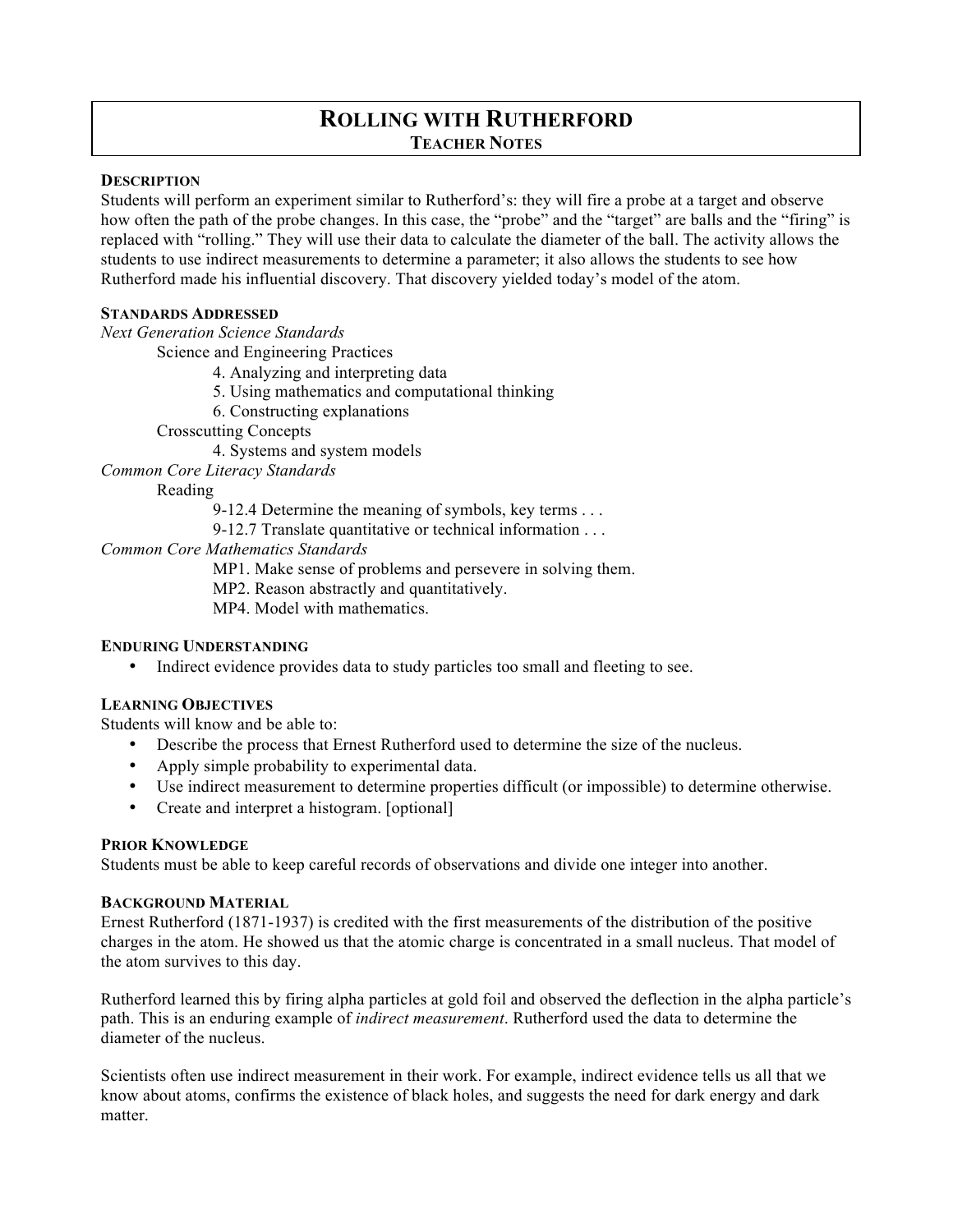#### **IMPLEMENTATION**

This activity uses no student handouts. We provide detail here for the teacher to use at his or her discretion when setting up the experiment for the class.



The cartoon on this page shows the simple setup. The "target" is a row of balls (or marbles) with spacing of at least one diameter between them. The "probe" is another ball rolled towards the row from the perpendicular. The roller shouldn't attempt to aim the rolling ball. (A cardboard screen helps eliminate "aiming.") You can use as many balls as you wish in the target. Pairs of students can work together to roll a marble many times and count the number of hits. A class can collect many hundreds of data points in one class period.

We set up the calculation in two steps. First, we work out the probability of the probe hitting one of the target balls. You may see that they will hit when their centers are closer than the sum of their radii. The probability of this happening is the ratio of the width of the target area "covered" by the target balls to the total width (w) of the target area. This probability increases directly as the number (n) of target balls present.

In symbols, this is  $p = \frac{4n\sqrt{r_t r_i}}{2}$  $w-2r_i$ <sub>.</sub>

When the incident and target balls have the same radius, this simplifies to  $p = \frac{4nr}{\epsilon}$  $w-2r$ .

Second, we recognize that students can *measure* this probability by rolling the probe at the target area (many, many times  $(t)$ ) and counting the number of hits  $(h)$ :

$$
p = \frac{h}{t}
$$

 These two terms for  $p$  can be set equal and solved for the target radius  $r_t$ . There are two ways to simplify this equation. One (as noted above) is to use incident and target balls of the same radius. Another is to assume that  $2r_i$  is negligibly small compared to *l*. All four solutions are below. Depending on their level, students should be encouraged to derive the solutions (which require algebra and simple geometry).

|                    | $2r_i \ll l$ not assumed     | $2r_i \ll l$ assumed      | $w$ is the width of the target area.                                                                                    |
|--------------------|------------------------------|---------------------------|-------------------------------------------------------------------------------------------------------------------------|
| Different<br>Radii | $h(w-2r_i)$<br>$4nt\sqrt{r}$ | $h^2w^2$<br>$16n^2t^2r_i$ | $n$ is the number of target balls.<br>$h$ is the number of hits.<br>$t$ is the number of times the probe was<br>rolled. |
| Equal<br>Radii     |                              | $\frac{hw}{\cdot}$<br>4nt |                                                                                                                         |
|                    |                              |                           |                                                                                                                         |



Probe – Roll towards the screened target a large number of times. Keep track of the hits and total number of trials.